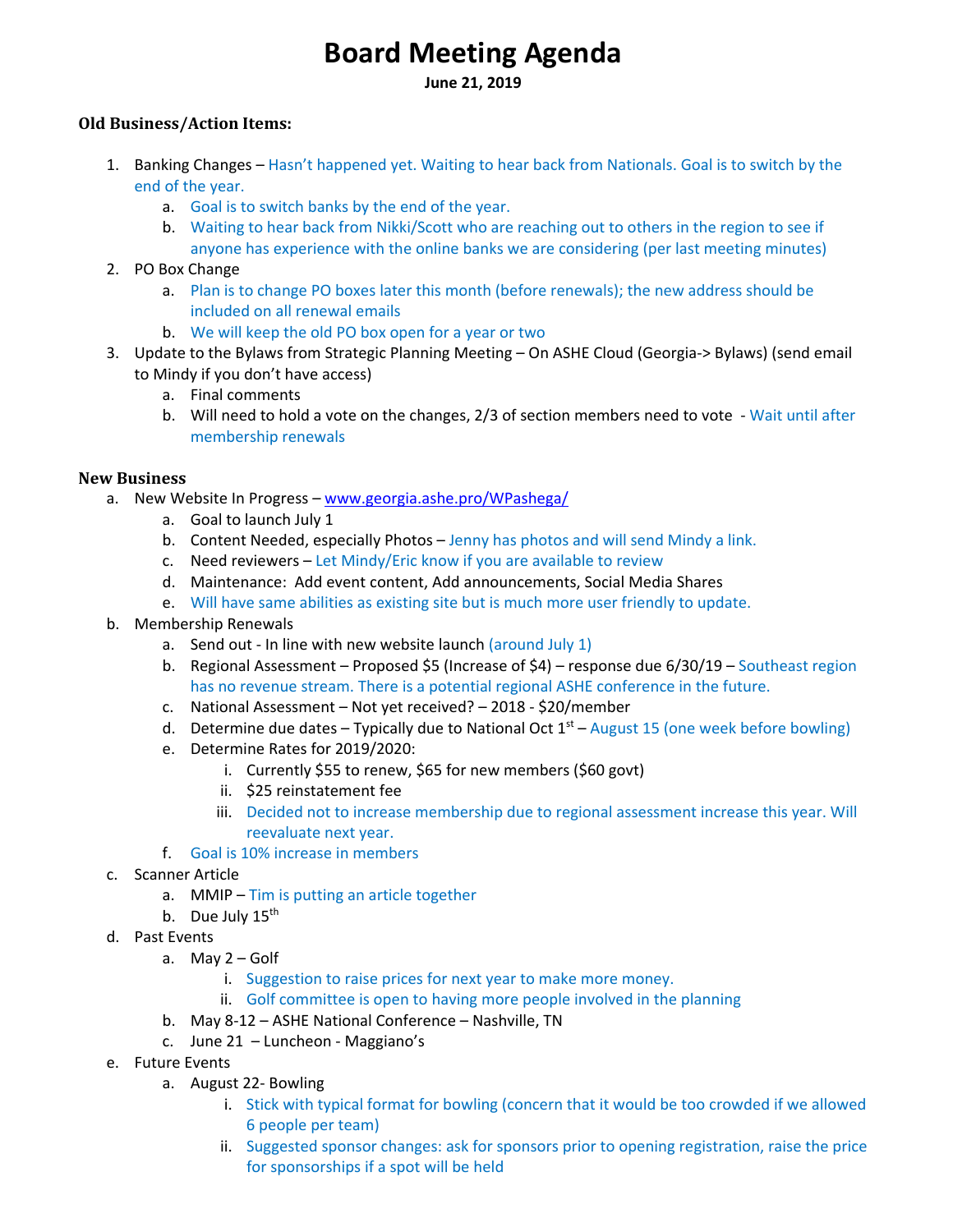- iii. Prior to opening registration, have a conference call with events, website, and treasurer to make sure everyone is on the same page
- iv. Send call for sponsors July 8, open registration July 22
- b. September 11 KP Run
- c. September Luncheon? No details yet. Scholarships will be awarded.
- d. Fall Possible Airport Site visit.
	- i. Suggestion ‐ Control tower tour
- e. Volunteer Event/Happy Hour‐ Open Hand/Sweetwater TBD
- f. ASHE National Conference
	- a. 2020 Raleigh, 2021 Poconos, PA, 2022 Columbus, OH
	- b. 2023 Potential Atlanta bid (25<sup>th</sup> anniversary)
		- i. Bid is due in the fall and we should start putting it together in August. Scott Jordan will lead the effort.

Committee Reports (as needed):

- 1. Nominating Committee
- 2. Social Committee Report (Kim)
- 3. Golf Committee Report (Ashley)
- 4. Program Committee (Chris/Tori)
- 5. Budget (Sarah)
	- a. See attachments for last year's and next year's budget
	- b. Comments on next year's budget:
		- i. Don't add August meeting since we have bowling
		- ii. Don't increase membership dues (reevaluate again next year)
		- iii. Motion to approve budget as is (no increase in membership dues) was made, seconded, and passed.
- 6. ASHE Membership Committee Report (Robert)
- 7. Winter Workshop Committee Report (Mark)
	- a. We have been paid from ITE
- 8. ASHE Website (Eric/Mindy)
- 9. Scholarship Committee Report (Steve)
- 10. Communications (Jenny)
- 11. Student Chapter (James)
- 12. Georgia Engineers Alliance (Ron)
- 13. National Representative Reports (Nikki/Tim/Scott/Mindy)
- 14. Regional Representative Reports (Scott/Rob/Holly)

# **2018‐2019 ASHE Georgia Chapter Officers**

| President                      | <b>Mindy Sanders</b>  | mhsanders@pontengineering.com    |
|--------------------------------|-----------------------|----------------------------------|
| 1 <sup>st</sup> Vice President | <b>Richard Meehan</b> | Richard.meehan@loweengineers.com |
| 2 <sup>nd</sup> Vice President | Shawn Fleet           | sfleet@heath-lineback.com        |
| Secretary                      | Lindsey Dunnahoo      | lindsey.dunnahoo@aecom.com       |
| Co-Secretary                   | Jennifer Lott         | jlott@aulickengineering.com      |
| Treasurer                      | Brad Cox              | bcox@clarkpatterson.com          |
| Co-Treasurer                   | Sarah Blackburn       | sarah_blackburn@gspnet.com       |
| Past President                 | Rob Dell-Ross         | rdellross@roswellgov.com         |
| Director Year 1                | Jenny Jenkins         | jcjenkins@VHB.com                |
| Director Year 2                | Jared Estes           | JEstes@maserconsulting.com       |
| Director Year 3                | Jason Hewatt          | Jason.hewatt@forterrabp.com      |